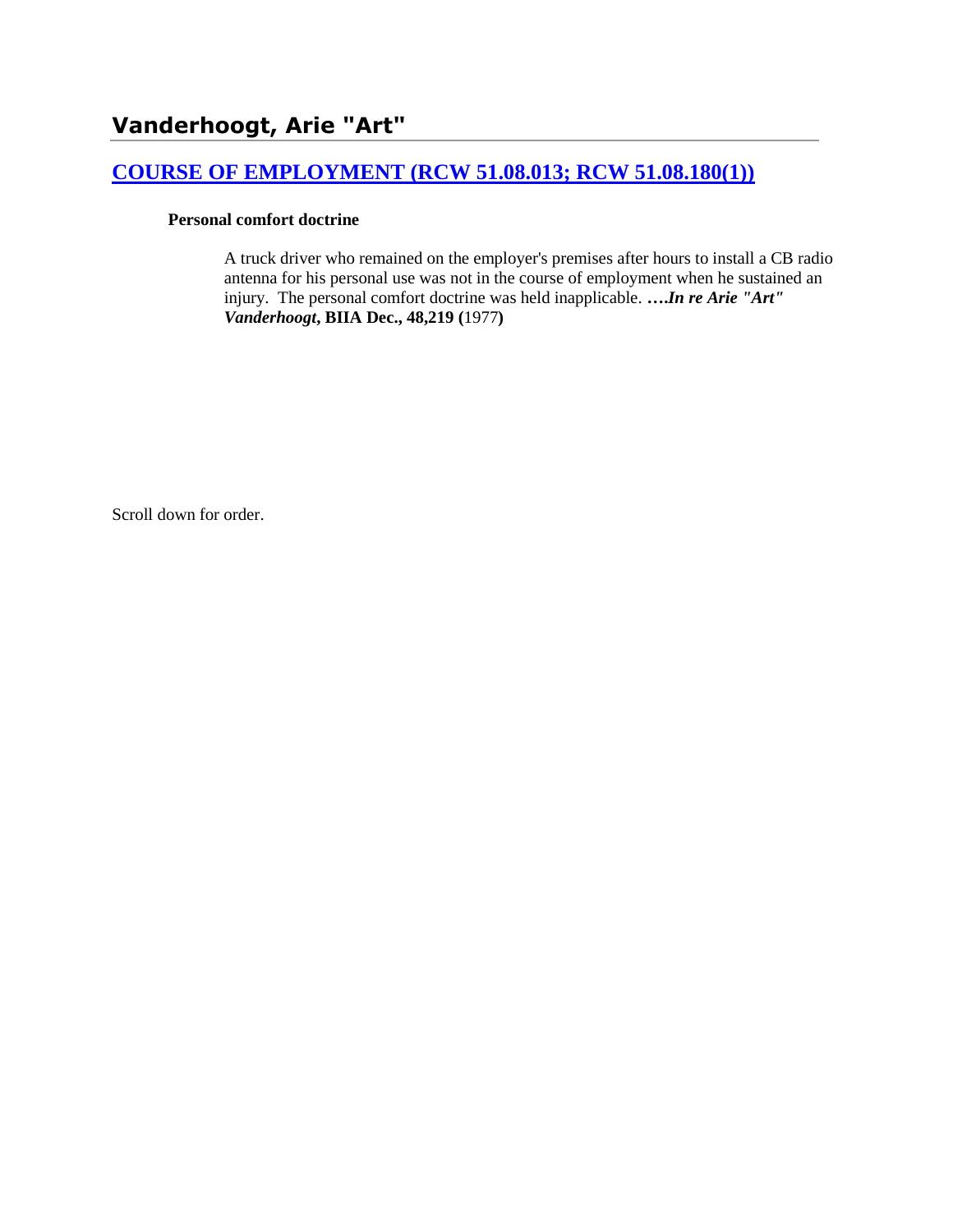### **BEFORE THE BOARD OF INDUSTRIAL INSURANCE APPEALS STATE OF WASHINGTON**

**)**

**IN RE: ARIE "ART" VANDERHOOGT ) DOCKET NO. 48,219**

**CLAIM NO. C-844434 ) DECISION AND ORDER**

APPEARANCES:

Claimant, Arie "Art" Vanderhoogt, by Campbell, Johnston and Roach, per Patrick T. Roach and Mike R. Johnston

Employer, Lee and Eastes Tank Lines, by Washington Motor Carriers Safety Council, per Larry Pursley and Walter R. Turner

Department of Labor and Industries, by The Attorney General, per Richard Roth and Thomas B. Maloney, Assistants

This is an appeal filed by the claimant on May 14, 1976, from an order of the Department of Labor and Industries dated March 31, 1976, which rejected the claim for the reason that "at the time of injury the claimant was not in the course of employment." **SUSTAINED**.

# **DECISION**

Pursuant to RCW 51.52.104 and RCW 51.52.106, this matter is before the Board for review and decision on a timely Petition for Review filed by the Department of Labor and Industries to a Proposed Decision and Order issued by a hearing examiner for this Board on August 4, 1977, in which the order of the Department dated March 31, 1976 was reversed, and the matter remanded to the Department with directions to allow the claim for the claimant's right knee condition arising out of an injury of January 28, 1976.

The Board has reviewed the evidentiary rulings of the hearing examiner and finds that no prejudicial error was committed and said rulings are hereby affirmed.

The claimant was employed as a truck driver for Lee and Eastes Tank Lines. For his own pleasure and enjoyment, he had installed a personally-owned CB radio in the employer's truck. After his truck driving work had been completed and while still on the employer's premises, at about 2:30 a.m. on January 28, 1976, the claimant sustained an injury to his right knee when he fell from a ladder while installing an antenna to be used with his CB radio. While the employer knowingly permitted the installation of this equipment, it was of no value to the employer in the operation of his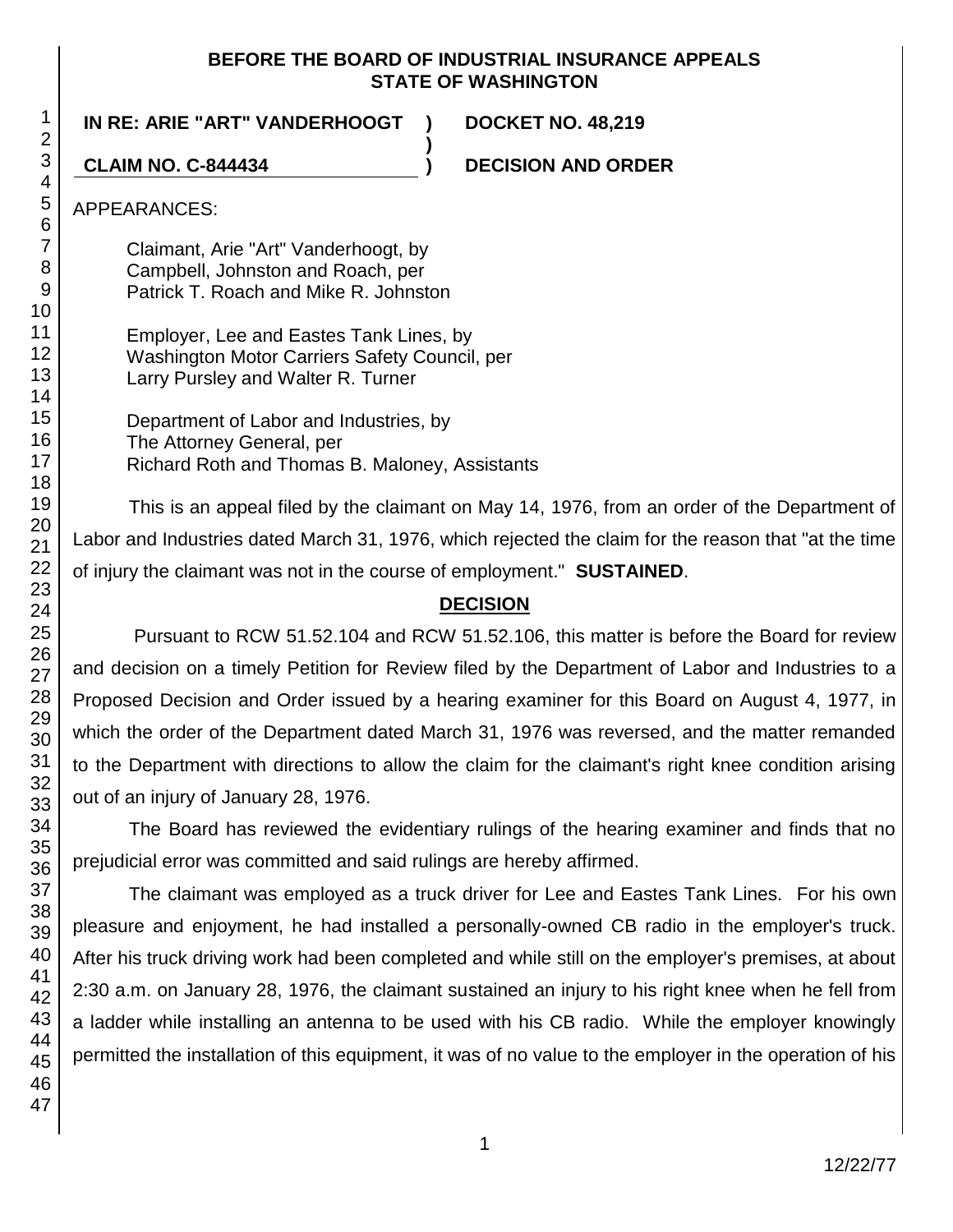business. No base station was maintained by which the individual truck drivers could have been contacted, nor was an effort made by the employer to dispatch trucks by use of radio.

From our review of the record, we are unable to reach a conclusion that the claimant was injured during the course of his employment. The possession and use of the CB radio had no reasonable connection to the operation of the employer's business, and no evidence was introduced which would show the employer received any benefit from its use. Clearly, the use of the CB radio was for the personal enjoyment of the claimant, and its operation was never contemplated by the employer as a part of the claimant's duties.

The hearing examiner decided that even if there was no reasonable connection with the employer's business or even if the employer received no benefit from the installation of the CB radio, at least the claimant would be covered under the "personal comfort" doctrine, and in support thereof, the case of Tilly v. Department of Labor and Industries, 52 Wn. 2d 148 (1958), was cited. We do not agree. To cover the claimant here under the personal comfort doctrine would require, in our opinion, an extension and distortion of the concept. Personal comfort indicates that one is seeking a relief from discomfort. There is no showing or claim made that the use of the CB radio would in any way relieve the claimant from any discomfort caused by his employment. Tilly v. Department, supra, does not define the personal comfort doctrine, but does stand for the proposition that a workman on his employer's premises and within the time limits of his employment, is still within the course of employment while engaging in an act ministering to his personal comfort, such as going to and from toilet facilities. We have no quarrel with the result of the Tilly case. Further, we recognize the applicability of the personal comfort doctrine to a variety of employment situations, as extensively set forth in Larson, Workmen's Compensation Law, Vol. 1, Secs. 21.10 through 21.80. However, we are unable to place the use of a personally owned and personally desired CB radio into any of those categories. And of course the claimant was clearly outside the time limits of his work hours at the time he fell while installing his radio antenna.

The claimant's activity at the time of his injury was not in any way at his employer's direction, or in furtherance of his employer's business or doing anything incidental thereto. See Lunz v. Department of Labor and Industries, 50 Wn. 2d 273 (1957), and RCW 51.08.013.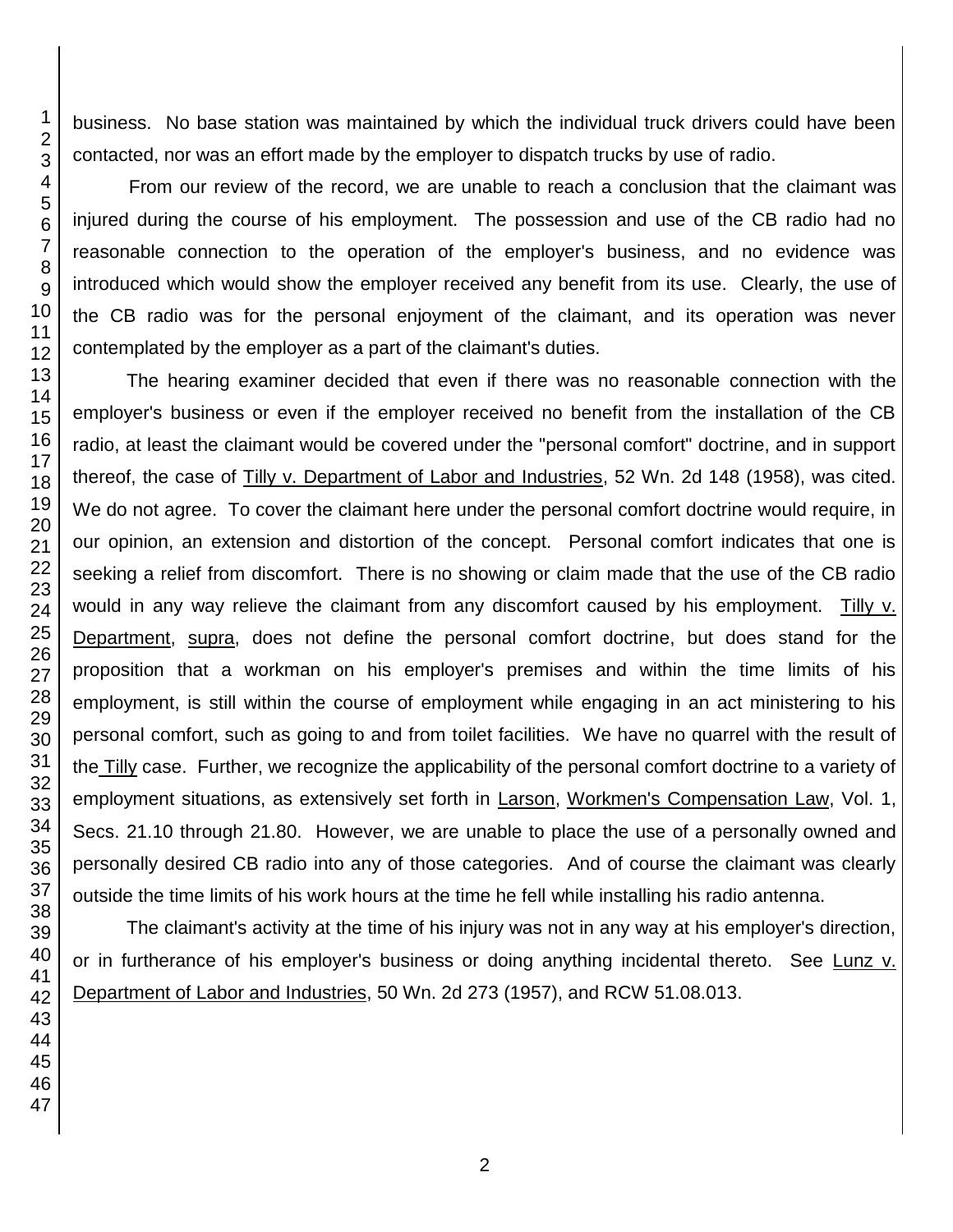## **FINDINGS OF FACT**

After a careful review of the entire record, the Board finds:

- 1. On February 4, 1976, the claimant, Arie Vanderhoogt, filed a report of accident with the Department of Labor and Industries, alleging that on January 28, 1976, he sustained an industrial injury while in the course of his employment with Lee and Eastes Tank Lines. On February 18, 1976, a time-loss compensation order was issued by the Department. The employer filed a protest on February 23, 1976, and on March 2, 1976, the Department held its order of February 18, 1976, in abeyance pending further investigation. On March 31, 1976, the Department entered an order setting aside its order of February 18, 1976, and rejecting the claim for the reason that at the time of the injury the claimant was not in the course of his employment. The claimant appealed on May 14, 1976, and on June 4, 1976, the Board granted the appeal, and hearings were held thereon.
- 2. On January 28, 1976, at approximately 2:30 a.m., the claimant was installing his personally-owned citizen's band radio antenna on a tank truck owned by the employer. This antenna was to be used with the claimant's personally-owned citizen's band radio which he had previously installed in the tank truck.
- 3. The truck was situated on the employer's premises. However, the claimant's activity with the antenna was after working hours and solely upon his own initiative.
- 4. While installing the antenna, the claimant fell from a ladder and injured his right kneecap.
- 5. The employer made no use of, nor derived any benefit from; the citizen's band radio and antenna; and claimant's installation thereof in the truck was not at his employer's direction, or in furtherance of his employer's business, or incidental to any furtherance of the employer's interest.

# **CONCLUSIONS OF LAW**

Based on the foregoing findings of fact, the Board concludes as follows:

- 1. This Board has jurisdiction of the parties and subject matter of this appeal.
- 2. On or about January 28, 1976, at the time of the injury to his right knee, the claimant was not in the course of his employment within the meaning of the Workmen's Compensation Act.